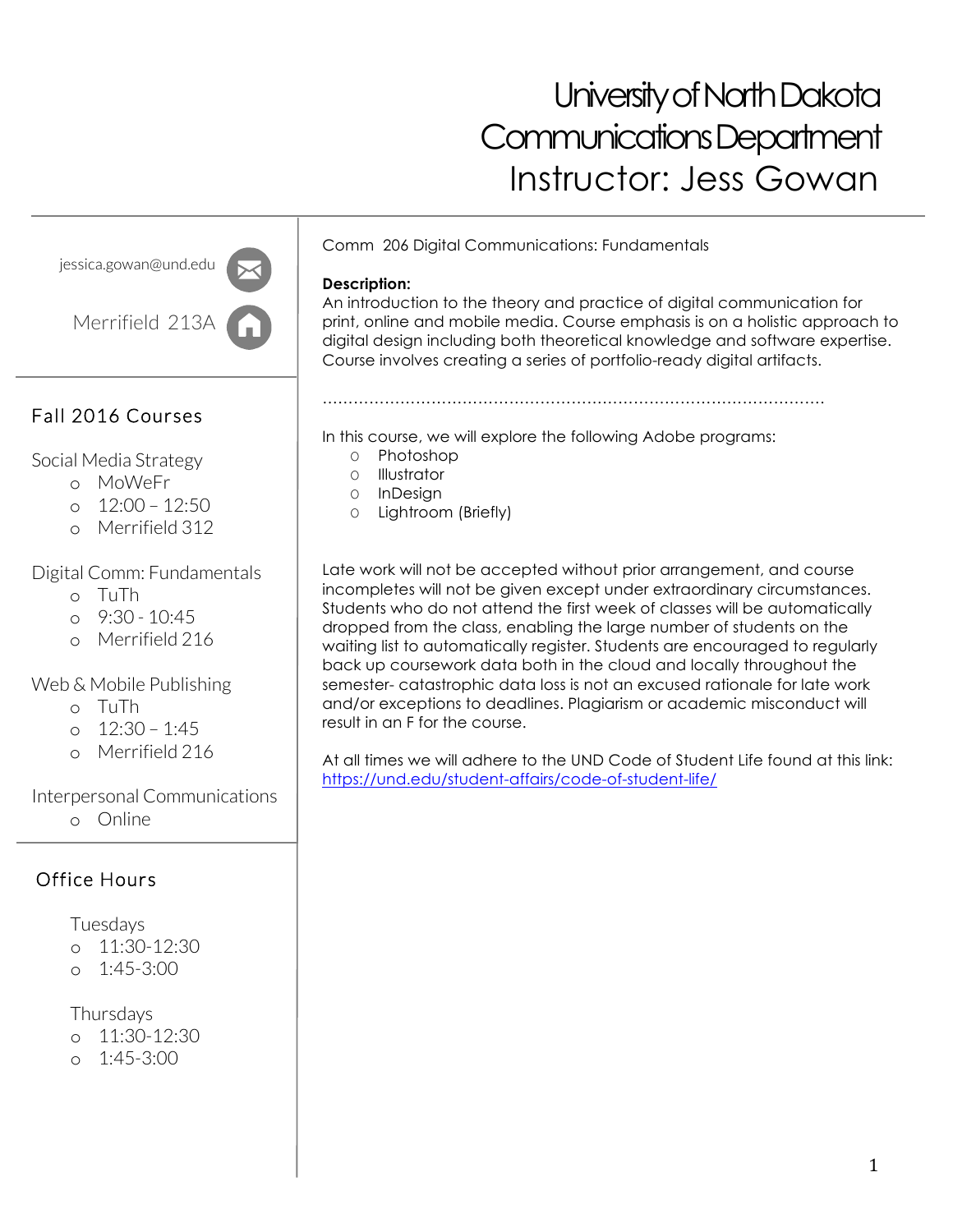#### **OPTIONAL TEXT**

- The Graphic Designers Digital Toolkit
	- O ISBN-10: 1305263650
	- O ISBN-13: 978-1305263659
	- O Allan Wood
	- O https://www.amazon.com/Graphic-Designers-Digital-Toolkit-Project-Based/dp/1305263650/ref=sr\_1\_1?s=books&ie=UTF8&qid=1471298677&sr=1- 1&keywords=the+graphic+designers+digital+toolkit

Please feel free to search for texts via all online venues to maximize your book-purchasing value.

#### **ATTENDANCE AND CODE OF STUDENT LIFE**

● Students who miss both days during the first week will be dropped from the course in order to permit students on the waiting list to register.

● Class-related communication will be sent only to official UND email addresses through Blackboard.

● No late work is accepted without exception unless via. prior arrangement (assignments will no longer be available for submission on Blackboard after the date).

- Deliberate plagiarism will result in an F for the course.
- All students are understood to comply with the UND code of student conduct, including academic dishonesty policies, available online: http://sos.und.edu/csl/
- Incompletes are not provided for this course.

● Attendance will be taken and unannounced participation projects will be given in-class: these will be unable to be made up for students who are absent without prior notice.

#### **GRADING**

Weekly Participation & Presentations Posts -25% Mid-Term Presentation- 25% Final Presentation/Portfolio- 50%

#### **IN-CLASS PRESENTATIONS/PROJECTS**

- Students will show progress through in-class presentations of their work
- You will be required to present three finalized projects for your mid-term presentation
- Five projects will be required for your final presentation
- Your final projects will be published on a online portfolio